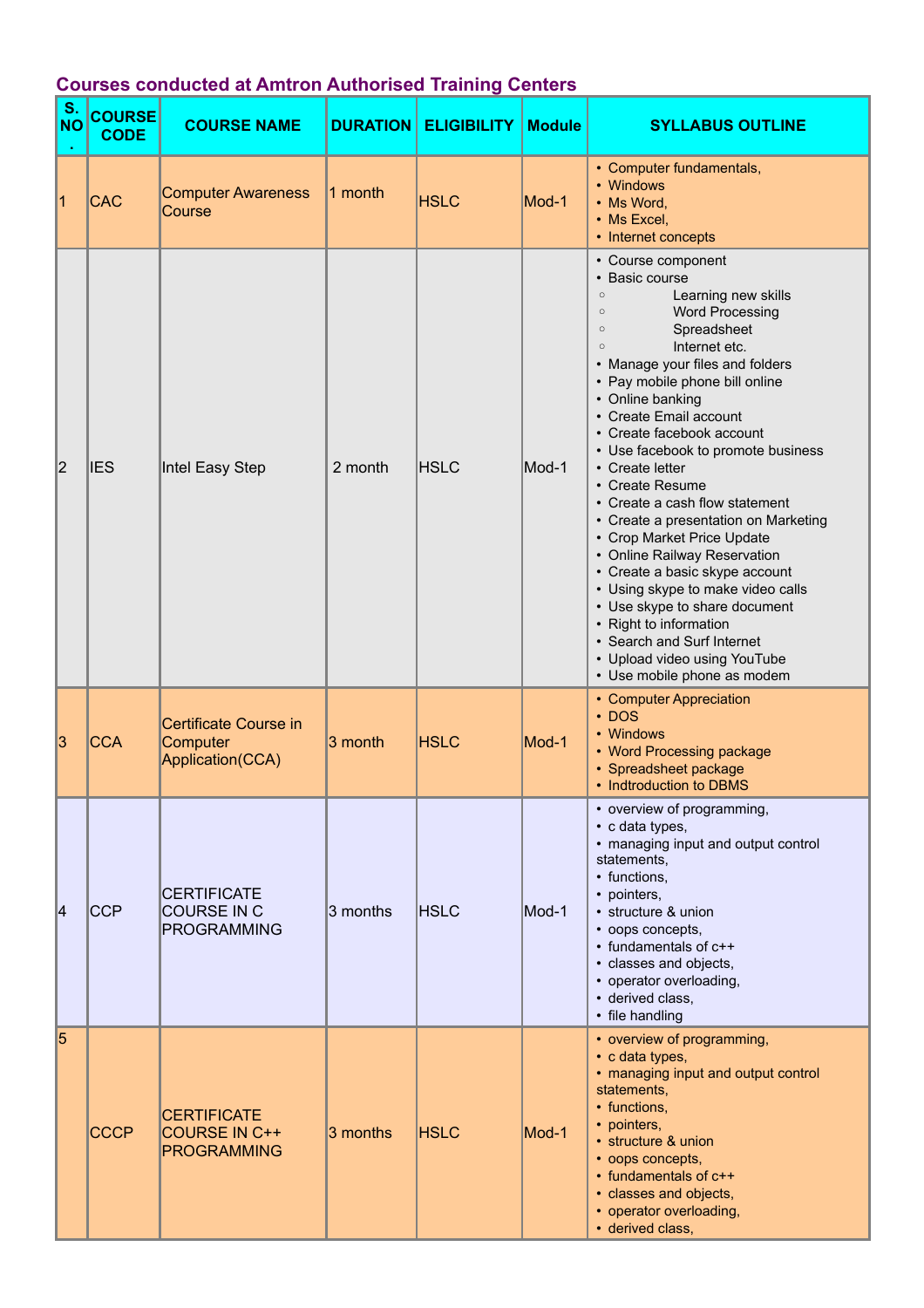|              |              |                                                                                |          |                                                              |       | • file handling                                                                                                                                                                                                                                                                                             |
|--------------|--------------|--------------------------------------------------------------------------------|----------|--------------------------------------------------------------|-------|-------------------------------------------------------------------------------------------------------------------------------------------------------------------------------------------------------------------------------------------------------------------------------------------------------------|
| 16           | <b>CCWD</b>  | <b>CERTIFICATE</b><br><b>COURSE IN WEB</b><br><b>DESIGNING</b>                 | 3 months | <b>HSLC</b>                                                  | Mod-1 | $\bullet$ Html,<br>$\cdot$ dhtml,<br>• image editing,<br>• dream weaver,<br>• java script                                                                                                                                                                                                                   |
| 17           | <b>CCM</b>   | <b>CERTIFICATE</b><br><b>COURSE IN</b><br><b>MULTIMEDIA</b>                    | 3 months | <b>HSLC</b>                                                  | Mod-1 | $\bullet$                                                                                                                                                                                                                                                                                                   |
| 8            | <b>CCT</b>   | <b>CERTIFICATE</b><br><b>COURSE IN TALLY</b>                                   | 3 months | BCOM/<br><b>HSSLC</b>                                        | Mod-1 | • introduction to tally 9.0,<br>• company formation,<br>• accounting groups ledger creation,<br>• vouchers,<br>• entering business transactions in<br>vouchers<br>• cost centres & cost categories,<br>• accounting with inventories<br>· sales and purchase orders,<br>• statutory features with vat, tds, |
| 9            | <b>CCDP</b>  | <b>CERTIFICATE</b><br><b>COURSE IN</b><br><b>DESKTOP</b><br><b>PUBLISHING</b>  | 3 months | <b>HSLC</b>                                                  | Mod-1 | • ms word,<br>• excell,<br>• power point,<br>• ism Assamese,<br>• page maker,<br>• photoshop,<br>• internet & email                                                                                                                                                                                         |
| 10           | CCPJ         | <b>CERTIFICATE</b><br><b>COURSE IN</b><br><b>PROGRAMMING IN</b><br><b>JAVA</b> | 3 months | <b>BASIC</b><br>PROGRAMMING Mod-1<br><b>KNOWLEDGE</b>        |       | • introduction to java,<br>· classes and libraries,<br>• multithreading and exception handling,<br>· i/o streams,<br>• applets,<br>· swing<br>• networking                                                                                                                                                  |
| 11           | <b>CCPM</b>  | <b>CERTIFICATE</b><br><b>COURSE IN</b><br>PHP&MYSQL                            | 3 months | <b>BASIC</b><br><b>PROGRAMMING Mod-1</b><br><b>KNOWLEDGE</b> |       | • web technologies overview,<br>• html basics,<br>• php language reference,<br>• validation with java script,<br>• php with mysql                                                                                                                                                                           |
| $ 12\rangle$ |              | <b>CERTIFICATE</b><br>CCC&CP COURSE IN C & C++<br>PROGRAMMING                  | 3 months | <b>HSLC</b>                                                  | Mod-1 | • overview of programming,<br>• c data types,<br>• managing input and output control<br>statements,<br>• functions,<br>• pointers,<br>· structure & union<br>• oops concepts,<br>• fundamentals of c++<br>• classes and objects,<br>• operator overloading,<br>• derived class,<br>• file handling          |
| 13           | <b>CCOA</b>  | <b>CERTIFICATE</b><br><b>COURSE IN OFFICE</b><br><b>AUTOMATION</b>             | 3 month  | <b>HSSLC</b>                                                 | Mod-1 | • computer fundamentals,<br>• ms word,<br>• ms excel,<br>• ms power point,<br>• hardware awareness,<br>• internet concepts                                                                                                                                                                                  |
| $ 14\rangle$ | <b>CCAWD</b> | <b>CERTIFICATE</b><br><b>COURSE IN ADV.</b><br><b>WEB DESIGNING</b>            | 3 months | <b>HSSLC</b>                                                 | Mod-1 | $\cdot$ Html,<br>$\cdot$ dhtml,<br>• animation for web (2d),<br>• dream weaver,<br>• java script<br>$\cdot$ PHP<br>• MYSQL                                                                                                                                                                                  |
| 15           | <b>CCNAL</b> | <b>CERTIFICATE</b>                                                             | 3 months | <b>HSSLC</b>                                                 | Mod-1 | • basic networking concepts,                                                                                                                                                                                                                                                                                |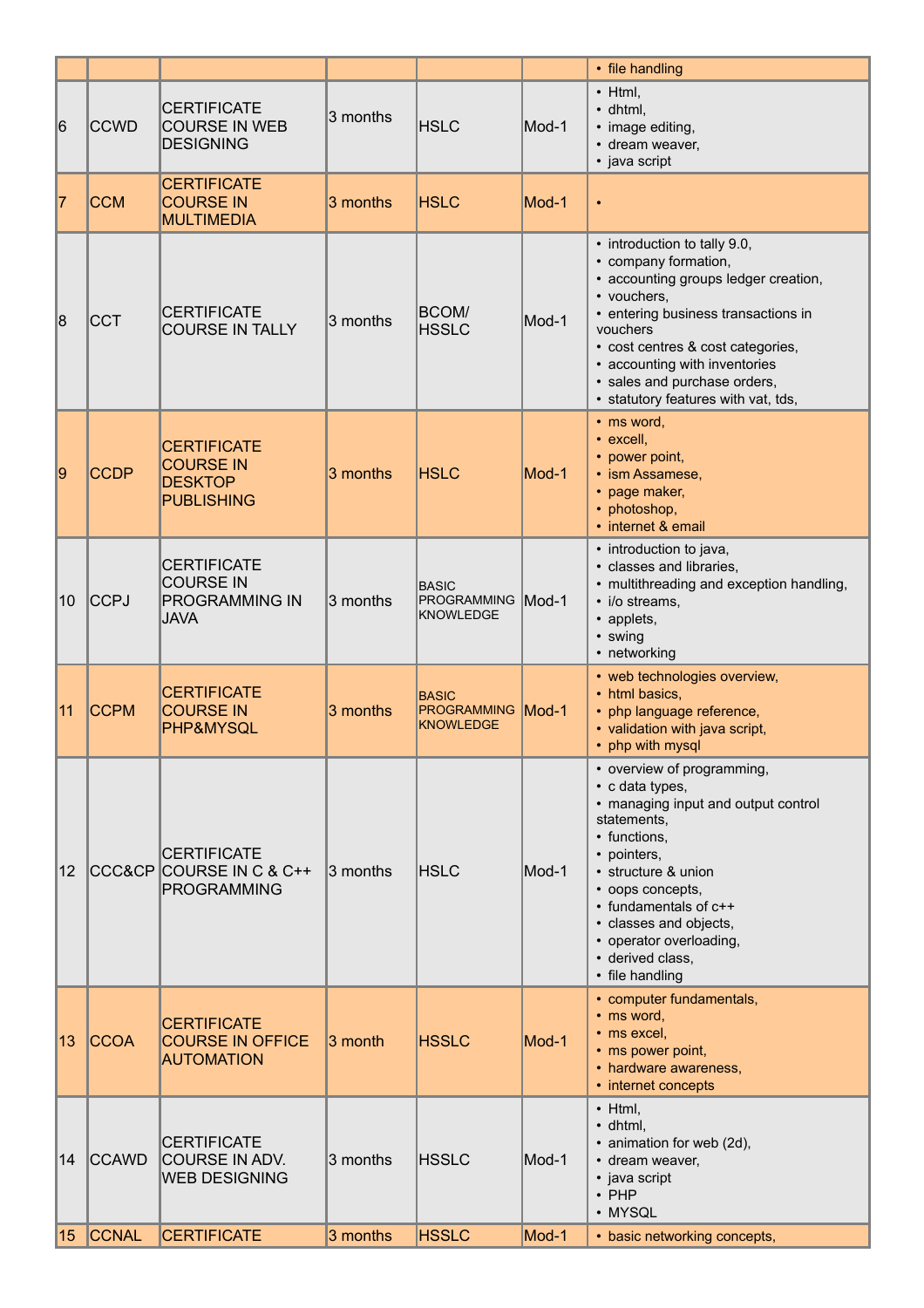|    |               | <b>COURSE IN</b><br><b>NETWORK</b><br><b>ADMINISTRATION &amp;</b><br><b>LINUX</b>                                        |          |              |       | • network topology,<br>• network types,<br>• network components and working,<br>• network sharing concepts,<br>• networking in peer to peer and client<br>-server,<br>• administration based on windows 2003<br>server,<br>• basic linux commands                                                                                                     |
|----|---------------|--------------------------------------------------------------------------------------------------------------------------|----------|--------------|-------|-------------------------------------------------------------------------------------------------------------------------------------------------------------------------------------------------------------------------------------------------------------------------------------------------------------------------------------------------------|
| 16 | <b>CCHNM</b>  | <b>CERTIFICATE</b><br><b>COURSE IN</b><br><b>COMPUTER</b><br><b>HARDWARE AND</b><br><b>NETWORK</b><br><b>MAINTENANCE</b> | 3 months | <b>HSSLC</b> | Mod-1 | • introduction to pc fundamentals,<br>• basic electronics,<br>• operating systems,<br>· dos commands,<br>• pc hardware,<br>• assy & trouble shooting,<br>· software installation &diagnostics,<br>· data communication,<br>• internet configuration,<br>• networking with windows nt,<br>· windows 2000/linux                                         |
| 17 | <b>CCWPD</b>  | <b>CERTIFICATE</b><br><b>COURSE IN WORD</b><br><b>PROCESSING AND</b><br><b>DATA ENTRY</b>                                | 3 months | <b>HSSLC</b> | Mod-1 | • computer fundamentals,<br>• operating system<br>• basic linux and windows,<br>• data entry,<br>• word processing package,<br>$\cdot$ dtp,<br>• internet                                                                                                                                                                                             |
| 18 | <b>CCHFPL</b> | <b>CERTIFICATE</b><br><b>COURSE IN H/W</b><br><b>FUNDAMENTALS &amp;</b><br>PROGRAMMING<br><b>LOGIC</b>                   | 3 months | <b>HSSLC</b> | Mod-1 | • computer fundamentals,<br>• operating systems.<br>$\cdot$ ms dos<br>• word,<br>• excel,<br>• powerponit,<br>• internet& e-mail,<br>• programming in c                                                                                                                                                                                               |
| 19 | <b>CCDIE</b>  | <b>CERTIFICATE</b><br><b>COURSE IN DIGITAL</b><br><b>ILLUSTRATION &amp;</b><br><b>IMAGE EDITING</b>                      | 3 months | <b>HSSLC</b> | Mod-1 | • photoshop<br>· illustrator                                                                                                                                                                                                                                                                                                                          |
| 20 | <b>CCPF</b>   | <b>CERTIFICATE</b><br><b>COURSE IN</b><br><b>PROGRAMMING</b><br><b>FUNDAMENDALS</b>                                      | 3 months | <b>HSSLC</b> | Mod-1 | • computer fundamentals,<br>• windows & ms dos,<br>• word processing,<br>• spread sheet package,<br>• powerpoint,<br>• ms access<br>• multi media,<br>· games,<br>$\bullet$ internet,<br>• email<br>• web page design basics,<br>• programming concepts using c,<br>• e- commerce concepts,<br>· educational software,<br>• basic hardware awareness. |
| 21 | <b>CCAWP</b>  | <b>CERTIFICATE</b><br><b>COURSE IN</b><br><b>ASSAMESE WORD</b><br><b>PROCESSING</b>                                      | 3 months | <b>HSSLC</b> | Mod-1 | • computer fundaments,<br>• Assamese and English typing,<br>• ISM installation,<br>• ISM Assamese key board,                                                                                                                                                                                                                                          |
| 22 | <b>CCDP</b>   | <b>CERTIFICATE</b><br><b>COURSE IN</b><br><b>DESKTOP</b><br><b>PUBLISHING</b>                                            | 3 months | <b>HSSLC</b> | Mod-1 | • ms word,<br>· excell,<br>• power point,<br>· ism Assamese,<br>• page maker,<br>• photoshop,<br>• internet & email                                                                                                                                                                                                                                   |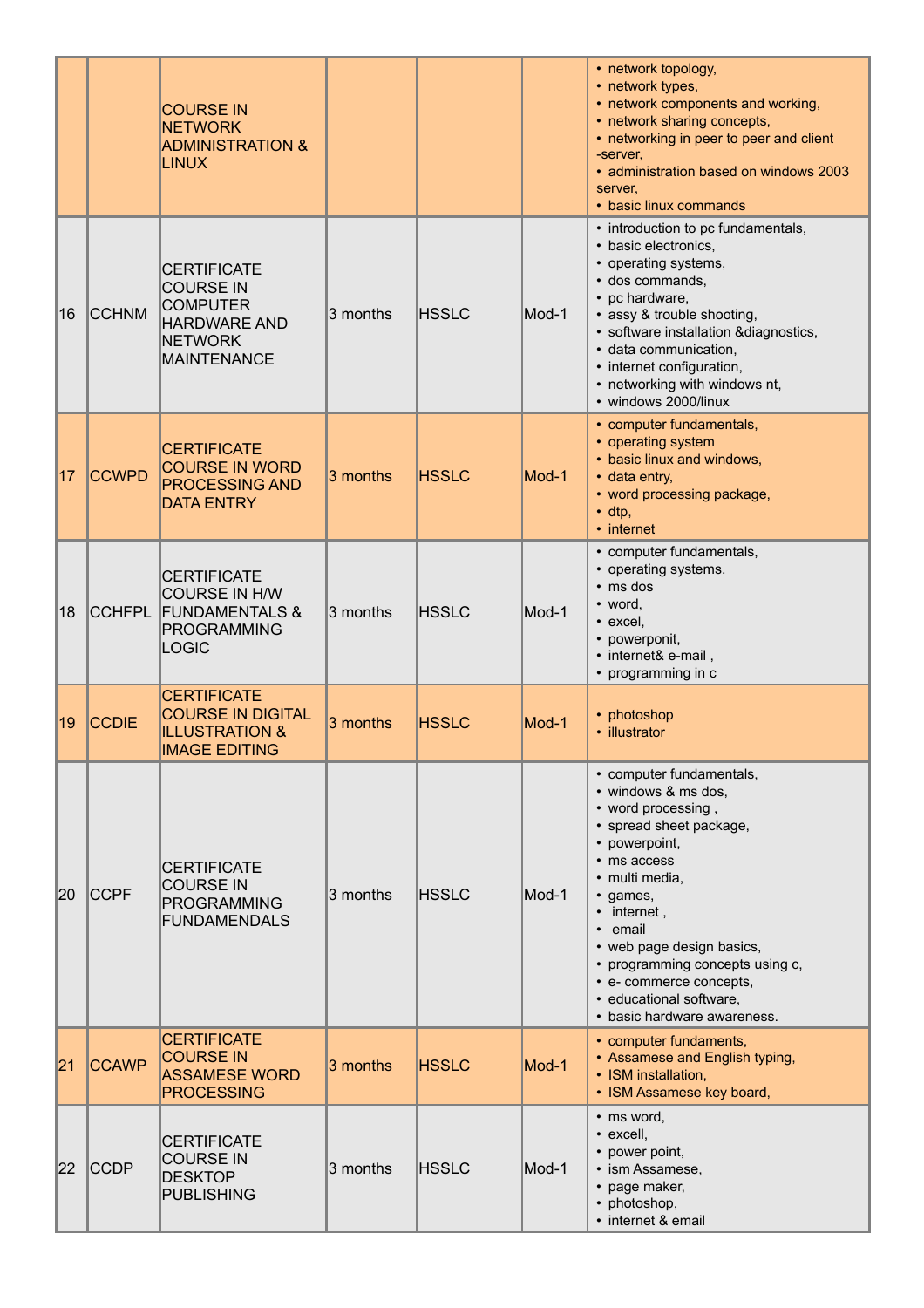| 23 | <b>DCMO</b>   | <b>DIPLOMA IN CALL</b><br><b>CENTRE</b><br><b>MANAGEMENT &amp; MS</b><br><b>OFFICE</b>              | 6 months | DEGREE /<br><b>DIPLOMA</b>                           | Mod-1 | • computer fundamentals,<br>· effective verbal communication in english<br>and Assamese,                                                                                            |
|----|---------------|-----------------------------------------------------------------------------------------------------|----------|------------------------------------------------------|-------|-------------------------------------------------------------------------------------------------------------------------------------------------------------------------------------|
|    |               |                                                                                                     |          |                                                      | Mod-2 | • personality development,<br>• time management techniques                                                                                                                          |
| 24 | <b>DCHNM</b>  | <b>DIPLOMA IN</b><br><b>COMPUTER</b><br><b>HARDWARE AND</b><br><b>NETWORK</b><br><b>MAINTENANCE</b> | 6 months | <b>HSSLC</b>                                         | Mod-1 | • basic and digital electronics,<br>· microprocessors,<br>• pchardware,<br>$\cdot$ 0.S,                                                                                             |
|    |               |                                                                                                     |          |                                                      | Mod-2 | • pc tools and installation,<br>• computer network set up and<br>configuration,<br>· linux instalation & administration                                                             |
| 25 |               | <b>ADV. DIPLOMA IN</b>                                                                              |          |                                                      | Mod-1 | $\cdot$ html,<br>· javascript,                                                                                                                                                      |
|    | <b>ADPM</b>   | <b>PHP/MYSQL</b>                                                                                    | 6 months | <b>HSSLC</b>                                         | Mod-2 | $\cdot$ PHP<br>• MYSQL                                                                                                                                                              |
| 26 | <b>ADCA</b>   | ADV. DIPLOMA IN<br><b>COMPUTER</b><br><b>APPLICATIONS</b>                                           | 6 months | <b>HSSLC</b>                                         | Mod-1 | • information technology,<br>• pc software,<br>• business system,<br>• office packages, - open office,                                                                              |
|    |               |                                                                                                     |          |                                                      | Mod-2 | $\cdot$ dtp,<br>· database - MySQL                                                                                                                                                  |
| 27 | <b>DWDA</b>   | <b>DIPLOMA IN WEB</b><br><b>DESIGNING &amp;</b><br><b>ANIMATION</b>                                 | 6 months | <b>HSSLC</b>                                         | Mod-1 | $\cdot$ Html,<br>$\cdot$ CSS<br>• Javascript                                                                                                                                        |
|    |               |                                                                                                     |          |                                                      | Mod-2 | • Dreamweaver<br>• Flash                                                                                                                                                            |
|    |               | <b>PROFESSIONAL</b>                                                                                 |          |                                                      | Mod-1 | $\cdot$ CCA                                                                                                                                                                         |
| 28 | PDCA          | <b>DIPLOMA IN</b><br><b>COMPUTER</b><br><b>APPLICATION</b>                                          | 6 months | <b>PLUS TWO</b>                                      | Mod-2 | • TALLY & DTP                                                                                                                                                                       |
|    | <b>PGDITB</b> | PG DIPLOMA IN IT<br><b>ENABLED SERVICES</b><br>& BPO                                                | 1 year   | <b>GRADUATIO</b><br>N/DIPLOMA                        | Mod-1 | • communication skills,<br>• english and soft skills,<br>• computer fundamentals<br>• Office Package - Open Office                                                                  |
| 29 |               |                                                                                                     |          |                                                      | Mod-2 | • Networking fundamentals,                                                                                                                                                          |
|    |               |                                                                                                     |          |                                                      | Mod-3 | • numerical & quantitative aptitude,<br>• web technology,                                                                                                                           |
|    |               |                                                                                                     |          |                                                      | Mod-4 | • software engineering and manual testing,<br>· language lab<br>• Project                                                                                                           |
|    | PGDST         | <b>POST GRADUATE</b><br><b>DIPLOMA IN</b><br><b>SOFTWARE</b><br><b>TECHNOLOGIES</b>                 | 1 year   | PG/<br><b>GRADUATE/</b><br>3 YEAR<br><b>DIPLOMA</b>  | Mod-1 | • computer hardware and network design,<br>• object oriented programming in c++,<br>• software engineering concepts & system<br>development,<br>· database programming using oracle |
| 30 |               |                                                                                                     |          |                                                      | Mod-2 | • communication & s/w skill development,<br>• .net technologies,                                                                                                                    |
|    |               |                                                                                                     |          |                                                      | Mod-3 | • programming with java,<br>• web programming,                                                                                                                                      |
|    |               |                                                                                                     |          |                                                      | Mod-4 | • project & seminar                                                                                                                                                                 |
|    | DIT           | <b>DIPLOMA IN</b><br><b>INFORMATION</b><br><b>TECHNOLOGIES</b>                                      | 1 year   | <b>GRADUATE/</b><br>3 YEAR<br>DIPLOMA/+2<br>OR ABOVE | Mod-1 | • it tools and applications,<br>• desktop publishing                                                                                                                                |
| 31 |               |                                                                                                     |          |                                                      | Mod-2 | • presentation graphics,<br>• english and Assamese data entry,                                                                                                                      |
|    |               |                                                                                                     |          |                                                      | Mod-3 | • web programming,<br>• programming fundamentals of asp.net                                                                                                                         |
|    |               |                                                                                                     |          |                                                      | Mod-4 | · database management system(oracle)                                                                                                                                                |
| 32 | DCA           | <b>DIPLOMA IN</b>                                                                                   | 1 year   | <b>HSSLC</b>                                         | Mod-1 | • Information Technology                                                                                                                                                            |